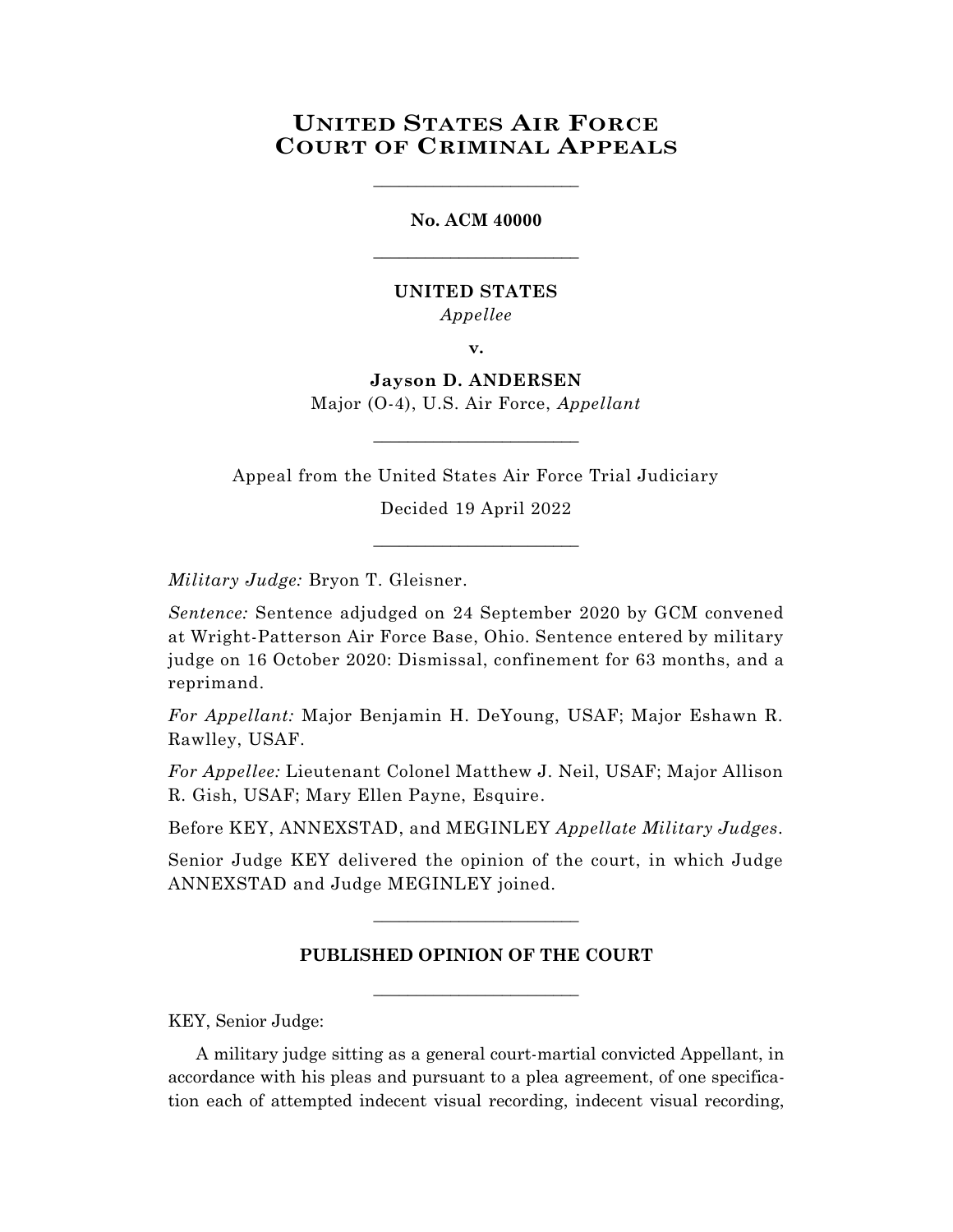obstruction of justice, and viewing of child pornography. These specifications respectively alleged violations of Articles 80, 120c, 131b, and 134, Uniform Code of Military Justice (UCMJ), 10 U.S.C. §§ 880, 920c, 931b, 934.<sup>1</sup> The military judge sentenced Appellant to a dismissal, confinement for 63 months, and a reprimand.

Appellant raises three assignments of error: (1) whether the military judge erred by permitting a victim to deliver an unsworn impact statement via a prerecorded video; (2) whether the President exceeded his authority by not requiring a written staff judge advocate recommendation in cases such as Appellant's; and (3) whether Congress unconstitutionally delegated its authority to the President by permitting the President to determine "to what extent" provisions of the UCMJ would apply in certain cases. We find no error materially prejudicial to Appellant's substantial rights and affirm the findings and sentence.

#### **I. BACKGROUND**

In May 2019, Appellant attempted to use his mobile phone to record 11 year-old EK as she tried on a swimsuit at a clothing store while her stepmother continued shopping elsewhere in the store. Appellant—who had no relationship with EK—did so by sliding his phone under the curtain in the fitting room EK was using; she saw the phone and twice kicked it away. EK told her stepmother what had happened after she left the fitting room. The local police posted still images from the store's security camera system on social media, and Appellant was arrested after being identified as the perpetrator. Appellant was released on bail, and in the ensuing investigation he confessed to not only trying to record EK but to making approximately 50 surreptitious recordings of other people in a similar manner.<sup>2</sup> Appellant also confessed to storing the recordings on a digital device, which he destroyed after he was first arrested out of concern that the recordings would be found by law enforcement. Additionally, analysis of Appellant's phone uncovered evidence Appellant had used it to view child pornography.

<sup>&</sup>lt;sup>1</sup> The Article 120c and 134, UCMJ, specifications allege offenses occurring over date ranges which spanned 1 January 2019—specifically from 2017 through mid-2019; as a result, references to those punitive articles are to the *Manual for Courts-Martial, United States* (2016 ed.). Unless otherwise specified, all other references to the UCMJ and the Rules for Courts-Martial are to the *Manual for Courts-Martial, United States* (2019 ed.).

<sup>2</sup> During his providence inquiry, Appellant told the military judge that between 20 and 25 of these recordings were "successful" in capturing the subjects' private areas.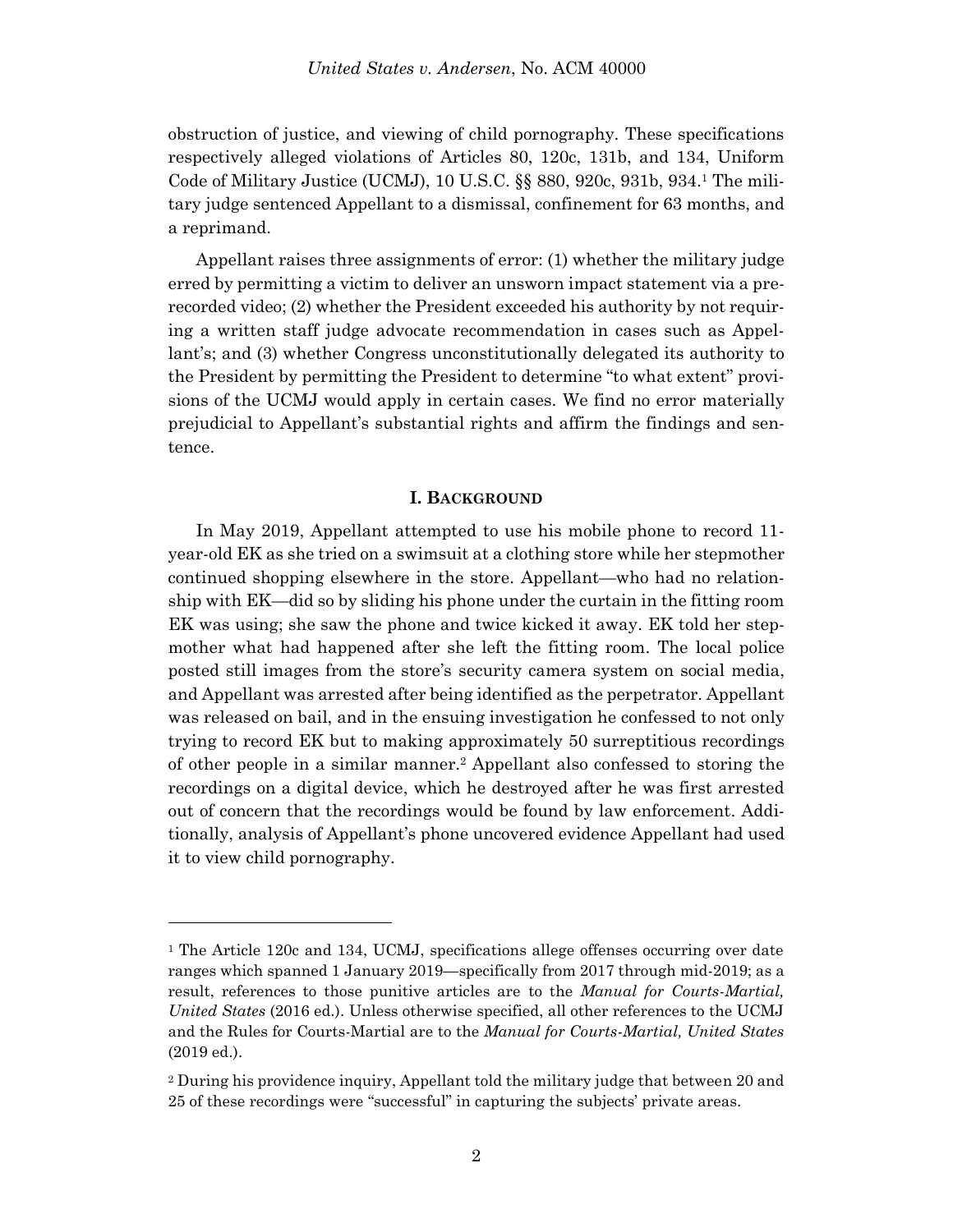#### **II. DISCUSSION**

#### **A. EK's Recorded Statement**

#### **1. Additional Background**

After the Government rested during presentencing proceedings, trial counsel provided the military judge with what she described as a ten-minute video recording of EK's "impact statement." Trial counsel explained that EK's mother was not feeling well and that "it would be less stressful" if she and EK did not come to the court-martial. Trial counsel added that EK had originally planned to attend, but EK "was okay using the tape instead." The military judge had the video marked as a court exhibit and asked if the Defense had any objection to it. In response, trial defense counsel asked for a brief recess so they could consider whether or not to object. The military judge granted that request, and when the court-martial reconvened, he again asked whether the Defense objected, to which trial defense counsel replied, "No, Your Honor." The parties then discussed whether the video would be played in open court or if the military judge would watch the video in his chambers; during that discussion, trial defense counsel acknowledged they had previously seen the video. In line with the Defense's position, the video was played in open court.

In the video, EK recounts her experience in the fitting room and how she tried "stomping" on Appellant's phone in the hopes that she could grab it, but Appellant would not let go. She also explains how she has become less trusting, more fearful, and more protective of her siblings since the incident, and that she thinks about the episode daily. During the video, an unidentified off-camera male periodically guides EK (for example, the male asks EK how often she thinks about the episode and whether it has impacted anything she does from day to day), but the male never provides any substantive commentary. At no point during Appellant's court-martial did the Defense object to any aspect of the video.

#### **2. Law and Analysis**

Appellant argues the military judge erred by admitting EK's pre-recorded statement. His theory is that Rule for Courts-Martial (R.C.M.) 1001(c) only permits victim unsworn statements to be presented orally "in the presence of the factfinder," in written form, or both. He further argues the male voice in the video likely belongs to trial counsel, and that the Government co-opted EK's rights in an effort to seek a higher sentence by assisting in—if not wholly directing—the video. Appellant, however, has waived this issue.

When an appellant merely fails to object to the admission of evidence at trial, the issue is forfeited; but when an appellant affirmatively states he has no objection to the admission of evidence, the issue is waived and his right to complain on appeal is extinguished. *United States v. Davis*, 79 M.J. 329, 331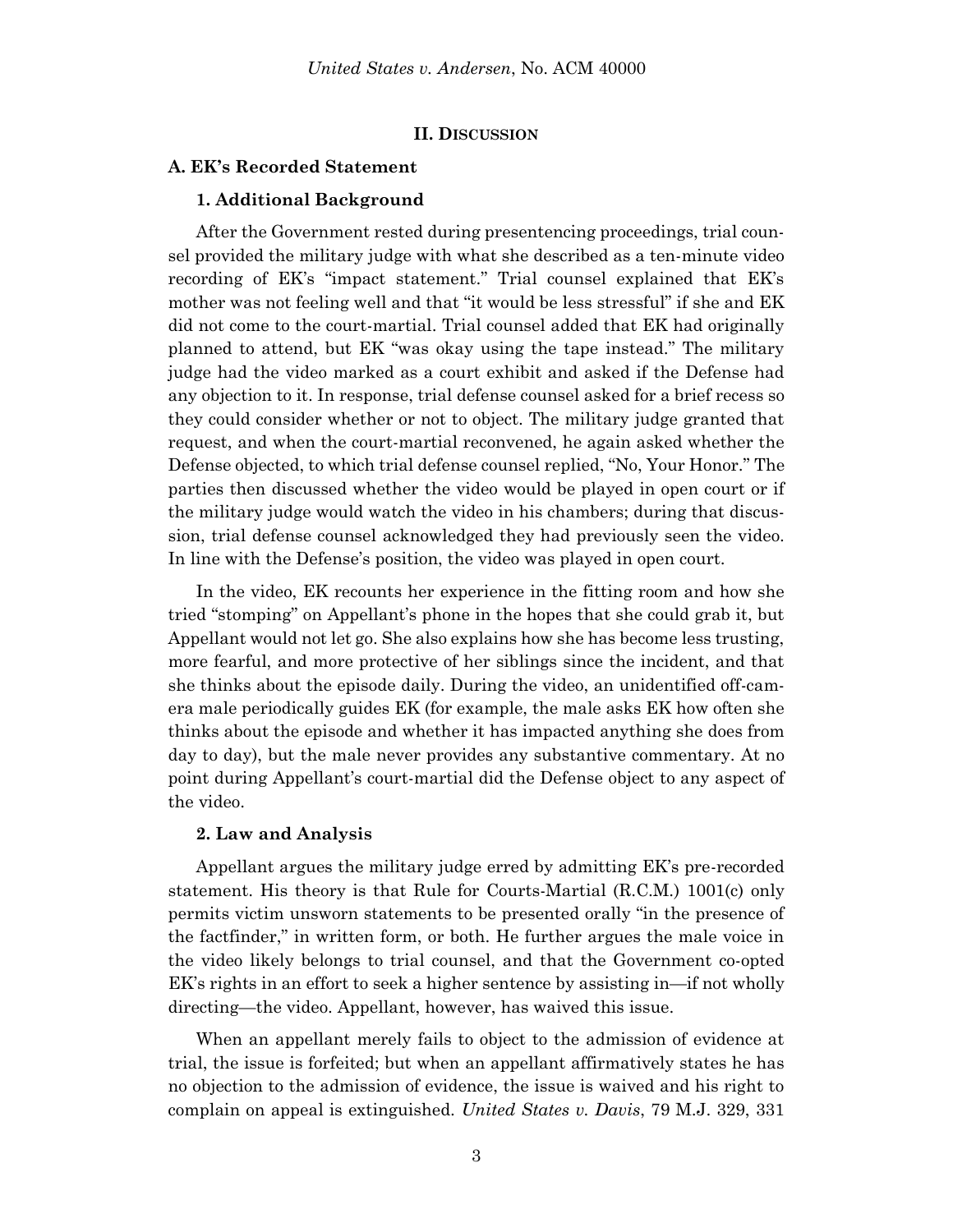(C.A.A.F. 2020); *United States v. Ahern*, 76 M.J. 194, 198 (C.A.A.F. 2017) (citing *United States v. Campos*, 67 M.J. 330, 332–33 (C.A.A.F. 2009)). Here, trial defense counsel had seen the video and stated they had no objection to it even after taking a short break to consider whether to object. Thus, trial defense counsel did not merely fail to object at trial, they made the deliberate choice not to do so and thereby affirmatively waived the matter by stating they had no objection.

Pursuant to Article 66(d), UCMJ, we have the unique statutory responsibility to affirm only such findings of guilty and so much of the sentence that is correct and "should be approved." 10 U.S.C. § 866(d). As a result, we retain the authority to address errors raised for the first time on appeal despite waiver of those errors at trial. *See, e.g.*, *United States v. Hardy*, 77 M.J. 438, 442–43 (C.A.A.F. 2018). Having carefully considered Appellant's alleged error and specifically noting Appellant does not allege any error with the substance of EK's comments in the video, we have determined we will leave his waiver intact.

Even if we were to conclude Appellant had forfeited, rather than waived, this issue, we would conclude any error was harmless under the facts presented here. A victim's right to be heard through an unsworn statement belongs solely to the victim or that victim's designee. *United States v. Barker*, 77 M.J. 377, 378 (C.A.A.F. 2018). The comments made by the unidentified male in the video were not EK's own statements, but they were largely inconsequential in the context of the video as a whole, as the comments served to do little more than orient EK to the general topics she discussed. There was no evidence trial counsel played any role in producing the video, and the video lacked the obvious incorporation of any message from anyone other than EK—oral or otherwise. Moreover, the video is a single-take recording of EK sitting at a desk and speaking directly to the camera; it is devoid of any music, photographs, or other production elements calculated to evoke an emotional response. *See United States v. Edwards*, \_\_ M.J. \_\_, No. 21-0245, 2022 CAAF LEXIS 283, \*23–24 (C.A.A.F. 14 Apr. 2022) (concluding the appellant was prejudiced by allowing video of victim unsworn statement which trial counsel had produced and which included music and photographs). Finally, trial counsel did not seek to capitalize on the video during the Government's sentencing argument and instead only briefly referred to EK's comments about being afraid when older men look at her and not letting her siblings play near windows. Therefore, to the extent the military judge committed plain error by permitting EK to be heard via a recorded video statement in which someone else periodically asks questions, the error was harmless in this case.

#### **B. The Absence of a Staff Judge Advocate Recommendation**

There is no written staff judge advocate recommendation in Appellant's record of trial. Appellant contends the President exceeded his authority by not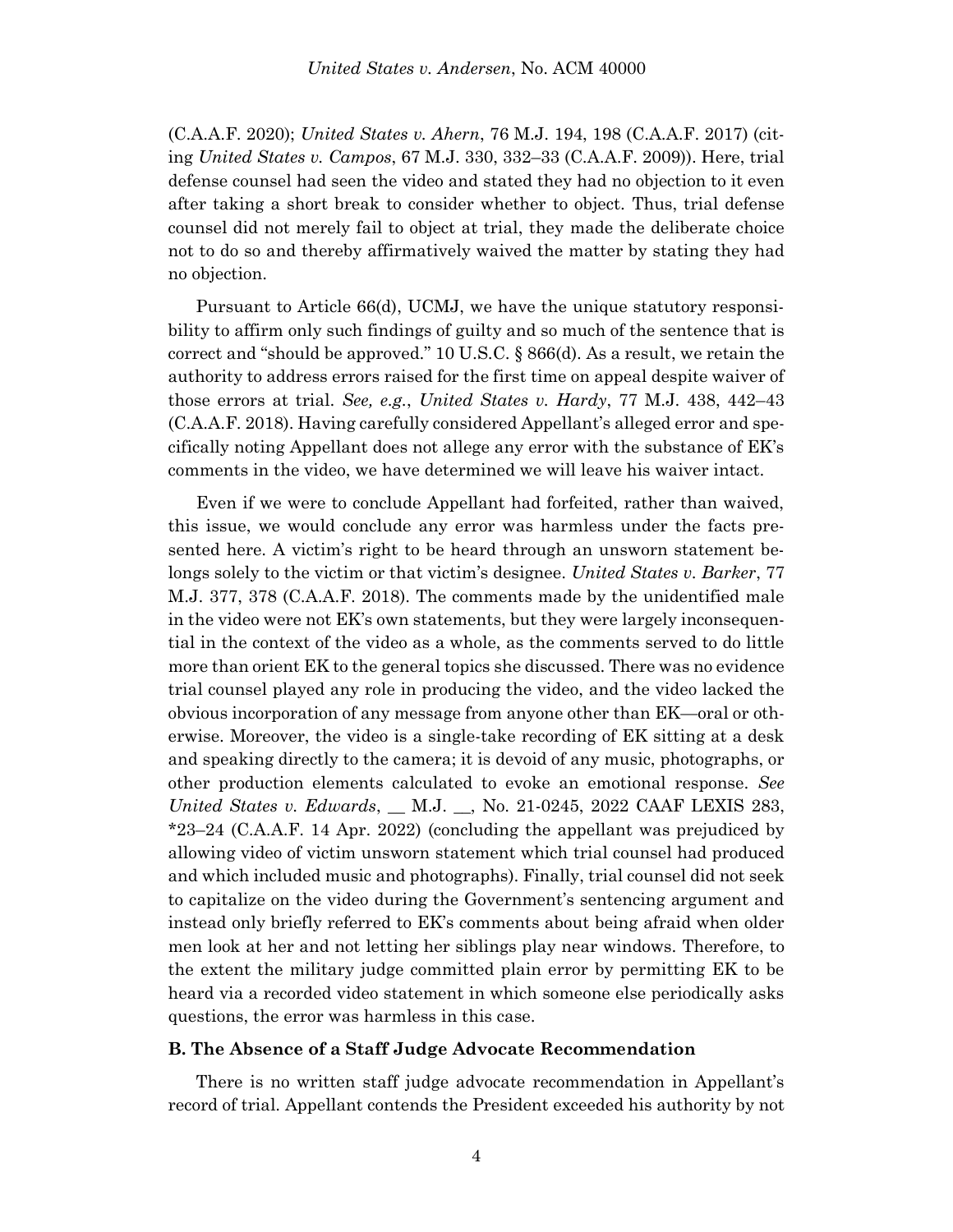requiring such a recommendation in cases like Appellant's, where at least one offense is charged as occurring prior to 1 January 2019—the effective date of the Military Justice Act of 2016 (MJA). 3

#### **1. Additional Background and Law**

We review the question of proper completion of post-trial processing de novo as a question of law. *United States v. Zegarrundo*, 77 M.J. 612, 614 (A.F. Ct. Crim. App. 2018) (citing *United States v. Kho*, 54 M.J. 63, 65 (C.A.A.F. 2000)). In order to resolve this issue, we must first consider the enactment and implementation of the MJA and its impacts on post-trial processing.

Prior to the MJA, Article 60, UCMJ, required convening authorities to take action on every court-martial sentence—that is, the convening authority was required to approve, disapprove, commute, or suspend the sentence in whole or in part. Article 60(c)(2), UCMJ, 10 U.S.C. § 860(c)(2) (*Manual for Courts-Martial, United States* (2016 ed.) (2016 *MCM*)). A different provision in the same article required convening authorities to "obtain and consider the written recommendation of his staff judge advocate or legal officer" prior to taking action. Article 60(e), UCMJ, 10 U.S.C. § 860(e) (2016 *MCM*). The MJA, however, transformed the convening authority's post-trial responsibility to take action from a mandatory act into a discretionary one and dispensed altogether with the requirement to obtain a written legal recommendation. National Defense Authorization Act for Fiscal Year 2017, Pub. L. No. 114-328, §§ 5321–22 (23 Dec. 2016) (FY17 NDAA).

Congress directed the President to prescribe regulations implementing the MJA and legislated that the MJA would take effect no later than 1 January 2019. *Id*. at § 5542(a). Congress also directed the President to "prescribe in regulations whether, and to what extent [the MJA] shall apply to a case in which one or more actions under [the UCMJ] have been taken before the effective date of [the MJA].<sup>"4</sup> *Id.* at § 5542(c)(1). The following year, as part of the National Defense Authorization Act for Fiscal Year 2018, Congress directed "clarifying amendments" be made to the MJA. Pub. L. No. 115-91, §§ 531–38 (12 Dec. 2017) (FY18 NDAA). One such amendment modified  $\S$  5542(c)(1) of the FY17 NDAA. As modified, that provision directed to the President to pre-

<sup>&</sup>lt;sup>3</sup> The act is part of the National Defense Authorization Act for Fiscal Year 2017, Pub. L. No. 114-328, §§ 5001–5542 (23 Dec. 2016) (FY17 NDAA).

<sup>&</sup>lt;sup>4</sup> Pursuant to §  $5542(c)(1)$  of the FY17 NDAA, none of the Military Justice Act of 2016 provisions apply to cases referred to trial by court-martial before the amendments' effective date, unless the act provides otherwise.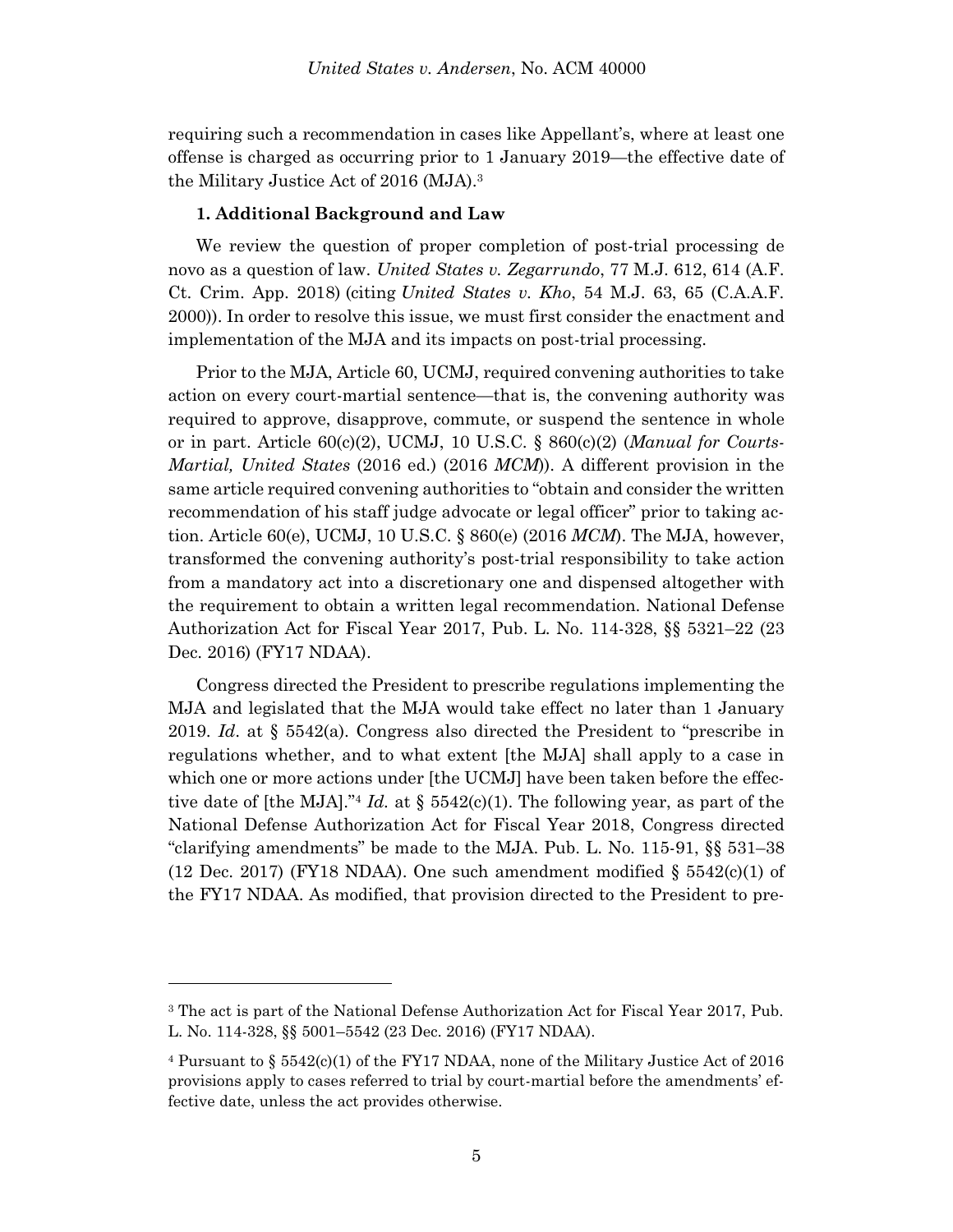scribe regulations regarding "whether, and to what extent" the MJA would apply to cases in which a specification alleges the commission of an offense prior to 1 January 2019. *Id*. at § 531(n)(1).

Just under four months after the FY18 NDAA was enacted, the President signed Executive Order 13,825, designating 1 January 2019 as the effective date of the MJA, thereby implementing a broad swath of amendments to the *Manual for Courts-Martial*, to include the Rules for Courts-Martial covering post-trial processing. 83 Fed. Reg. 9889, § 5 (8 Mar. 2018). Relevant here is the fact one of those amendments did away with the requirement in R.C.M. 1106 for convening authorities to obtain written legal advice before taking action. Instead, the new R.C.M.  $1109(d)(2)$  requires convening authorities to consult with the staff judge advocate or legal advisor "[i]n determining whether to take action, or to decline taking action," but does not require that consultation be reduced to writing. The new R.C.M. 1109 also outlines the process for and limitations on convening authorities deciding whether to take action or not.

Another provision of the executive order directs the version of Article 60, UCMJ,

in effect on the date of the earliest offense of which the accused was found guilty[ ] shall apply to the convening authority . . . to the extent that Article 60: . . . requires action by the convening authority on the sentence . . . or . . . authorizes the convening authority to approve, disapprove, commute, or suspend a sentence in whole or in part.

83 Fed. Reg. 9889 at 9890. Thus, the executive order seemingly called upon convening authorities to affirmatively take action under the earlier version of Article 60, UCMJ, in certain cases, even when such action would be taking place after 1 January 2019. At the same time, the new version of R.C.M. 1109 would be in effect, which indicated convening authority action had become permissive instead of mandatory.

Significant litigation over both the legality and the meaning of this executive order provision ensued. *See, e.g.*, *United States v. Coffman*, 79 M.J. 820 (A. Ct. Crim. App. 2020); *United States v. Aumont*, No. ACM 39673, 2020 CCA LEXIS 416 (A.F. Ct. Crim. App. 20 Nov. 2020) (en banc) (unpub. op.). Eventually the question of whether the provision required convening authorities to affirmatively take action on cases involving specifications alleging pre-1 January 2019 offenses was decided by the United States Court of Appeals for the Armed Forces (CAAF) in the case of *United States v. Brubaker-Escobar*, 81 M.J. 471, 473 (C.A.A.F. 2021) (per curiam). In that case, the CAAF concluded the executive order "was a valid exercise of the President's rulemaking authority," and that convening authorities in such cases must take action as required by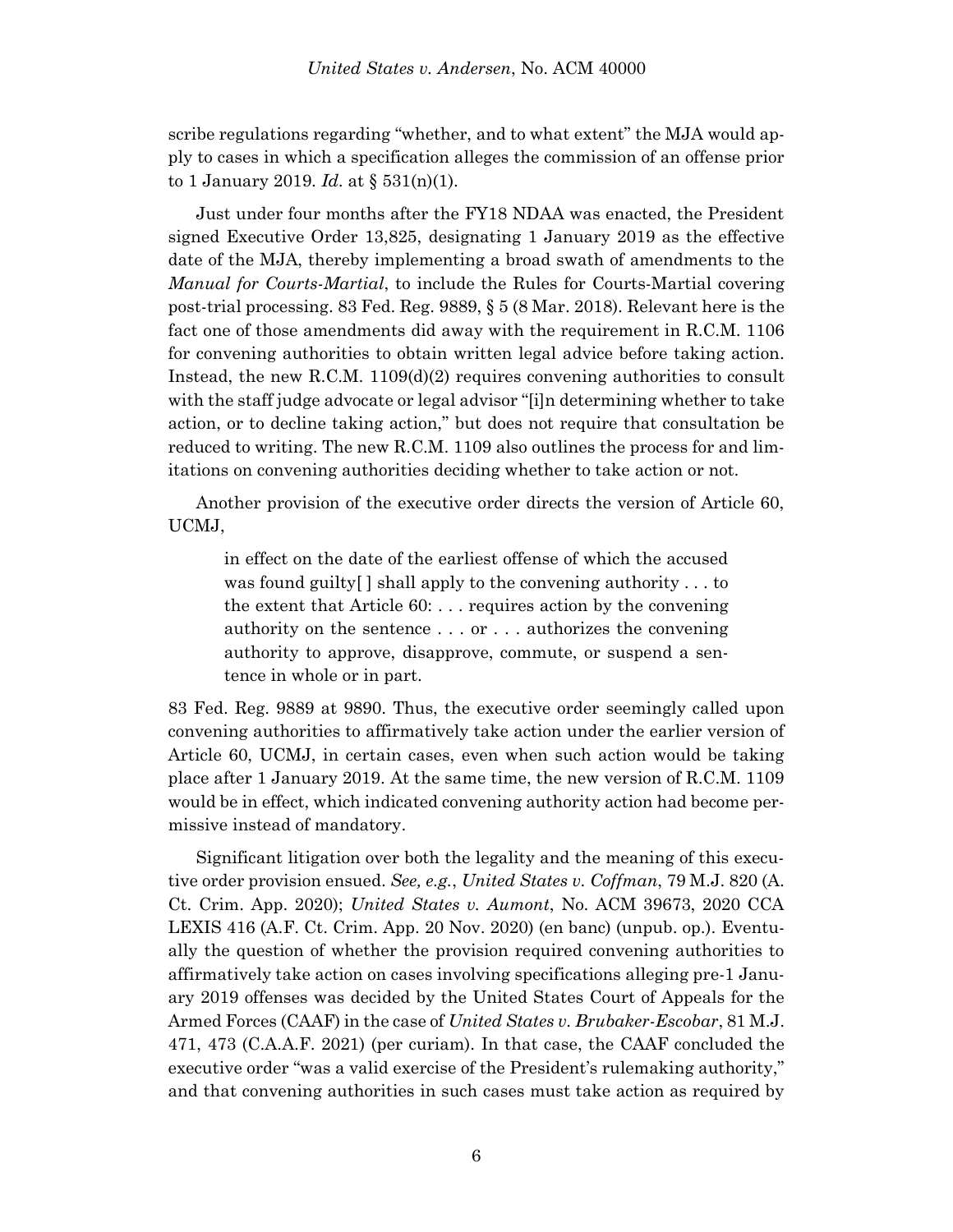the pre-MJA version of Article 60, UCMJ. *Id.* at 473. The CAAF further concluded a convening authority's failure to take action in cases referred after 1 January 2019 is a procedural error "test[ed] for material prejudice to a substantial right to determine whether relief is warranted." *Id.* at 475 (quoting *United States v. Alexander*, 61 M.J. 266, 269 (C.A.A.F. 2005)). The court reasoned that a failure to take action is no longer a jurisdictional error because the new version of Article 66, UCMJ, 10 U.S.C. § 866, implemented by the MJA provides the Courts of Criminal Appeals jurisdiction upon entry of judgment by a military judge, as opposed to action by the convening authority. *Id*. at 474– 75.

#### **2. Analysis**

Appellant points to the fact the pre-MJA Article 60, UCMJ, required a written recommendation from the staff judge advocate prior to convening authority action, but the post-MJA R.C.M. 1109 does not. Appellant argues this inconsistency amounts to the President exceeding his authority by acting in a legislative capacity—an authority vested in Congress under the Constitution. Specifically, Appellant contends that while the President could promulgate rules to implement Article 60, UCMJ, the President was compelled to require adherence to the entirety of Article 60, UCMJ, and not just portions of it. In other words, Appellant argues the President could validly direct convening authorities to affirmatively take action under the old Article 60, UCMJ, in cases alleging pre-1 January 2019 offenses, but he could not simultaneously relieve convening authorities of the requirement to obtain written legal advice—a requirement found in that same article.

Congress has assigned to the President authority to prescribe rules and regulations relating to pretrial, trial, and post-trial procedures so long as such rules and regulations are neither contrary to nor inconsistent with the UCMJ. Article 36(a), UCMJ, 10 U.S.C. § 36(a). Pursuant to the FY17 NDAA, as amended by the FY18 NDAA, Congress granted the President the authority to issue regulations that define "whether, and to what extent" the MJA would apply in cases such as Appellant's.

We do not construe Executive Order 13,825 to be contrary to or inconsistent with the UCMJ—instead, the portion of the order relevant here simply dictates the timing of the implementation of the MJA's amendments to the UCMJ in certain cases. Congress expressly authorized the President to determine "whether, and to what extent" those amendments would apply when pre-1 January 2019 offenses are involved, and we see nothing in the MJA or the two defense authorization acts which could be read to require the President to only issue regulations pertaining to entire UCMJ articles. A plain reading of the phrase "to what extent" leads us to conclude Congress intended to give the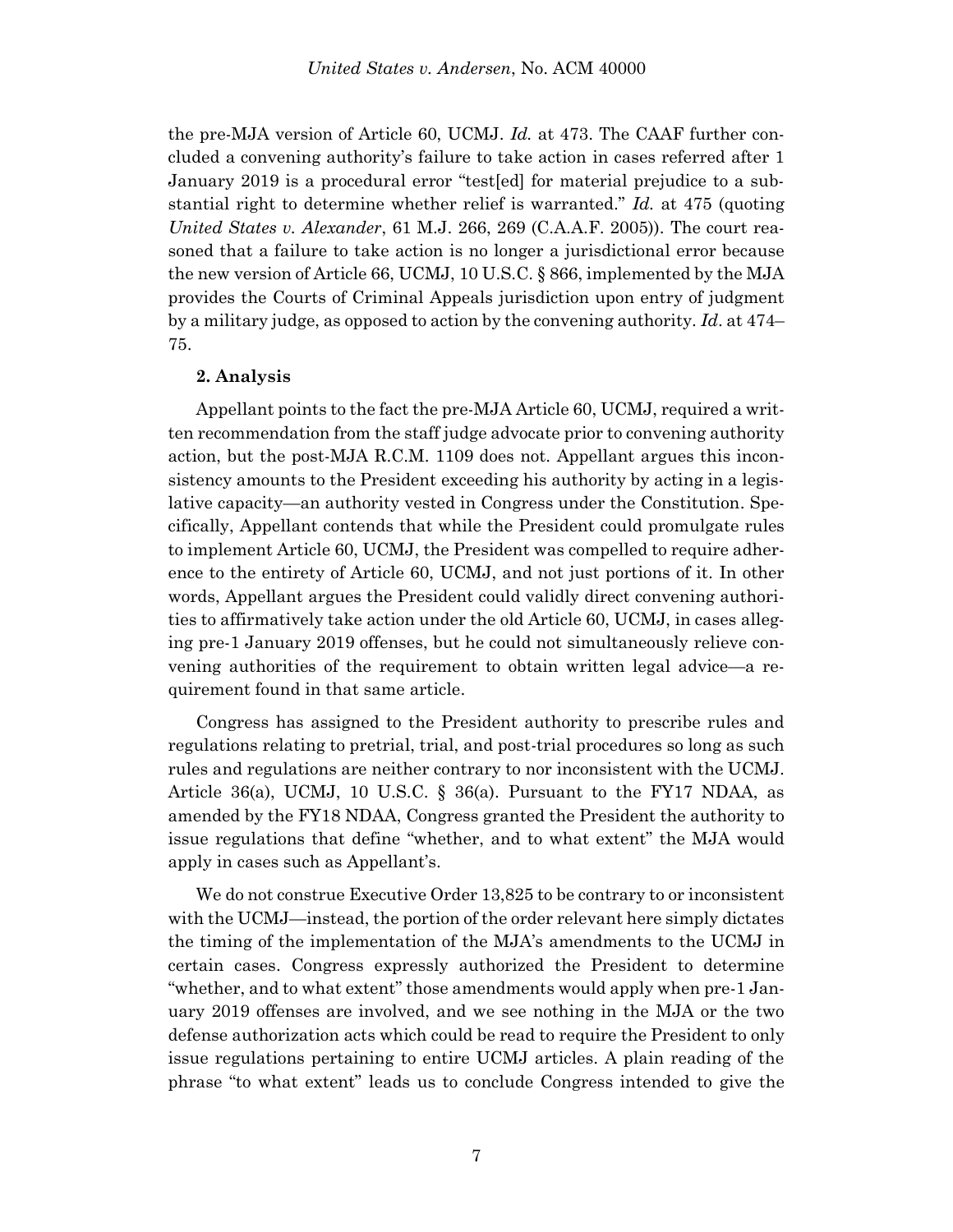President discretion to apply provisions of the UCMJ to such cases as the President saw fit. Had Congress intended to limit the President's discretion in the manner Appellant suggests, Congress could have explicitly done so within the myriad of other directives found in the defense authorization acts, but Congress did not. Therefore, we conclude Congress conferred broad discretion to the Executive Branch to determine whether provisions of the MJA would apply at all to cases with pre-1 January 2019 offenses, and—if so—which provisions would apply and how.

Even if the President had exceeded his authority in effectively eliminating the requirement for a written legal recommendation, we are hard-pressed to identify any potential prejudice to Appellant. The convening authority had no power to disapprove the findings or grant Appellant any clemency with respect to the adjudged confinement and dismissal, leaving only the reprimand subject to the convening authority's discretion. Moreover, Appellant did not request any specific relief from the convening authority—instead, he just asked for leniency. Since the most leniency the convening authority could grant was disapproval of Appellant's reprimand, we are convinced Appellant was not prejudiced by the lack of a written legal analysis on that point.

### **C. Congressional Delegation to the President**

Notwithstanding the question of whether the President acted within the limits of his authority under the FY17 and FY18 NDAAs, Appellant argues Congress impermissibly delegated this authority to the President in the first place. Appellant bases his argument on the premise that Congress' grant of authority to the President to decide "whether, and to what extent" the MJA provisions would apply was so broad and unqualified that it amounted to Congress abdicating its legislative role in violation of the so-called nondelegation doctrine.

#### **1. Law**

The nondelegation doctrine basically espouses the principle that the separation of powers in the United States Government "generally" prohibits Congress from delegating its legislative power to either of the other two branches of government. *Mistretta v. United States*, 488 U.S. 361, 371–72 (1989). The doctrine does not, however, "prevent Congress from obtaining the assistance of its coordinate [b]ranches." *Id*. at 372. Such assistance is allowed so long as Congress "lay[s] down by legislative act an intelligible principle" to which the other branch is directed to conform. *J.W. Hampton, Jr., & Co. v. United States*, 276 U.S. 394, 409 (1928). The Supreme Court has recognized "Congress cannot do its job absent an ability to delegate power under broad general directives." *Mistretta*, 488 U.S. at 373. As a result, the Court has found no violation of the nondelegation doctrine when "Congress clearly delineates the general policy,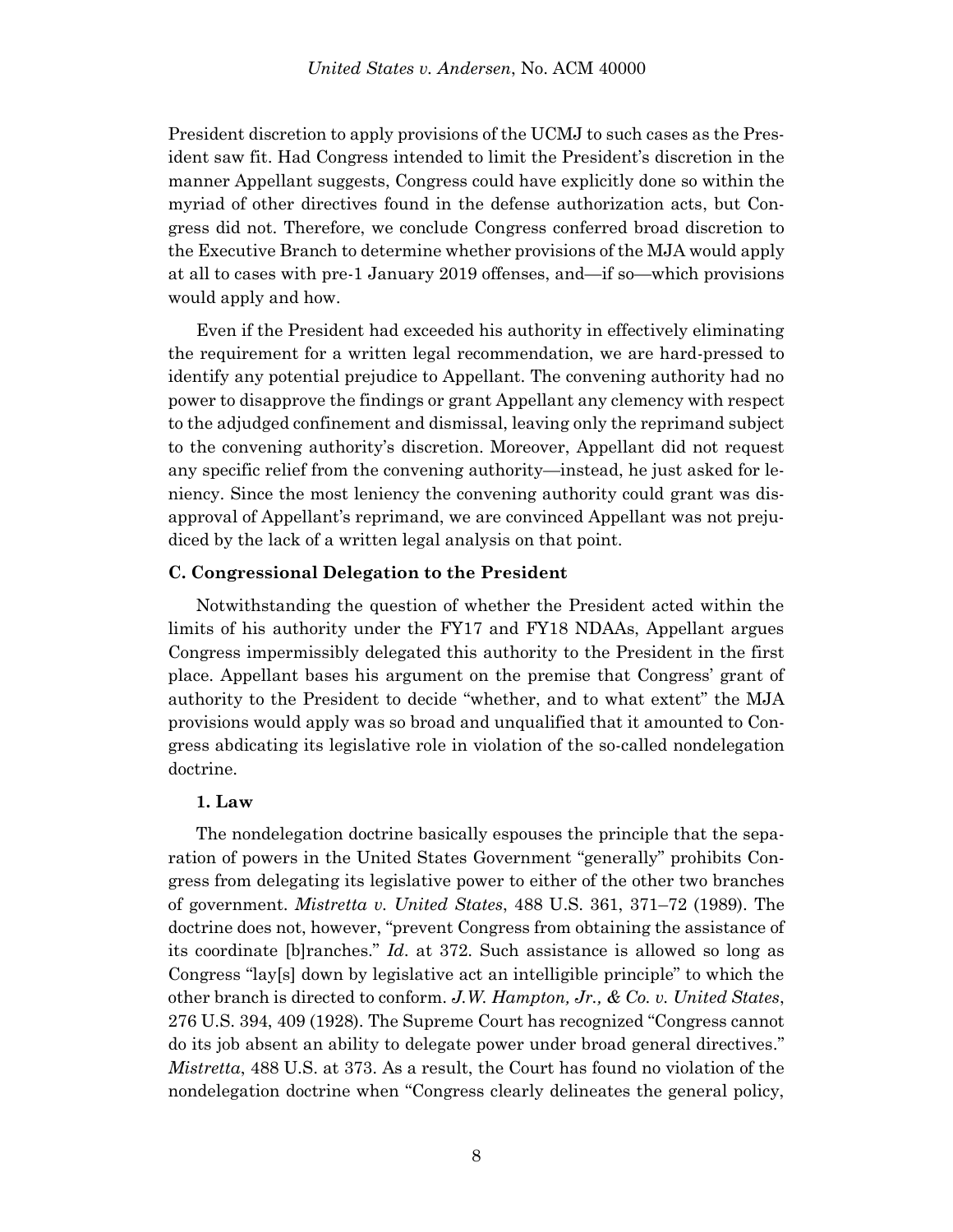the public agency which is to apply it, and the boundaries of this delegated authority." *Id*. at 373–74 (quoting *American Power & Light Co. v. SEC*, 329 U.S. 90, 105 (1946)).

### **2. Analysis**

l

Despite the doctrine's prohibitive sounding name, the Supreme Court has rarely relied on it to invalidate congressional action. <sup>5</sup> For example, in the military context, the Supreme Court found no violation of the doctrine where Congress delegated to the President the authority to establish criminal penalties and to define aggravating factors which permit death sentences. *Loving v. United States*, 517 U.S. 748, 768–69 (1996). Indeed, the Supreme Court has only twice invalidated laws based upon the doctrine, and both of those cases were decided in 1935.<sup>6</sup> This likely explains why Appellant largely supports his argument by citing to the dissenting opinion in *Gundy v. United States*, 139 S. Ct. 2116 (2019).

In *Gundy*, the Supreme Court considered whether the federal Sex Offender Registration and Notification Act (SORNA) violated the doctrine insofar as the act authorized the Attorney General to determine how the law would apply to offenders convicted before the law's enactment. <sup>7</sup> *Id*. at 2122. A four-Justice plurality concluded the delegation constitutionally permitted the Attorney General to resolve such issues as how to apply the law to "pre-Act" offenders who had already been released from prison or who had never previously been required to register under a particular state's then-existing scheme; that is, to address "practical problems" in the implementation of the law as "a stopgap, and nothing more." *Id*. at 2124–25 (citing *Reynolds v. United States*, 565 U.S. 432, 440 (2012)). In reaching this conclusion, the Court considered the overall purpose of the law and the fact that the law did not grant the Attorney General limitless authority, but rather applied only to people who had committed their offenses prior to the law's enactment. *Id*. at 2126–27. The three-Justice dissent, on the other hand, contended the Attorney General had been given "unfettered discretion to decide which requirements to impose on which pre-Act offenders" because Congress itself had been unable to reach consensus over how the law

<sup>5</sup> *See, e.g.*, Keith E. Whittington & Jason Iuliano, *The Myth of the Nondelegation Doctrine*, 165 U. Pa. L. Rev. 379 (2017).

<sup>6</sup> *See A. L. A. Schechter Poultry Corp. v. United States*, 295 U. S. 495 (1935); *Panama Refining Co. v. Ryan*, 293 U. S. 388 (1935).

<sup>7</sup> The purpose of the law was to provide consistent registration requirements across the country in light of the wide disparities in state registration laws. *Gundy*, 139 S. Ct. at 2121.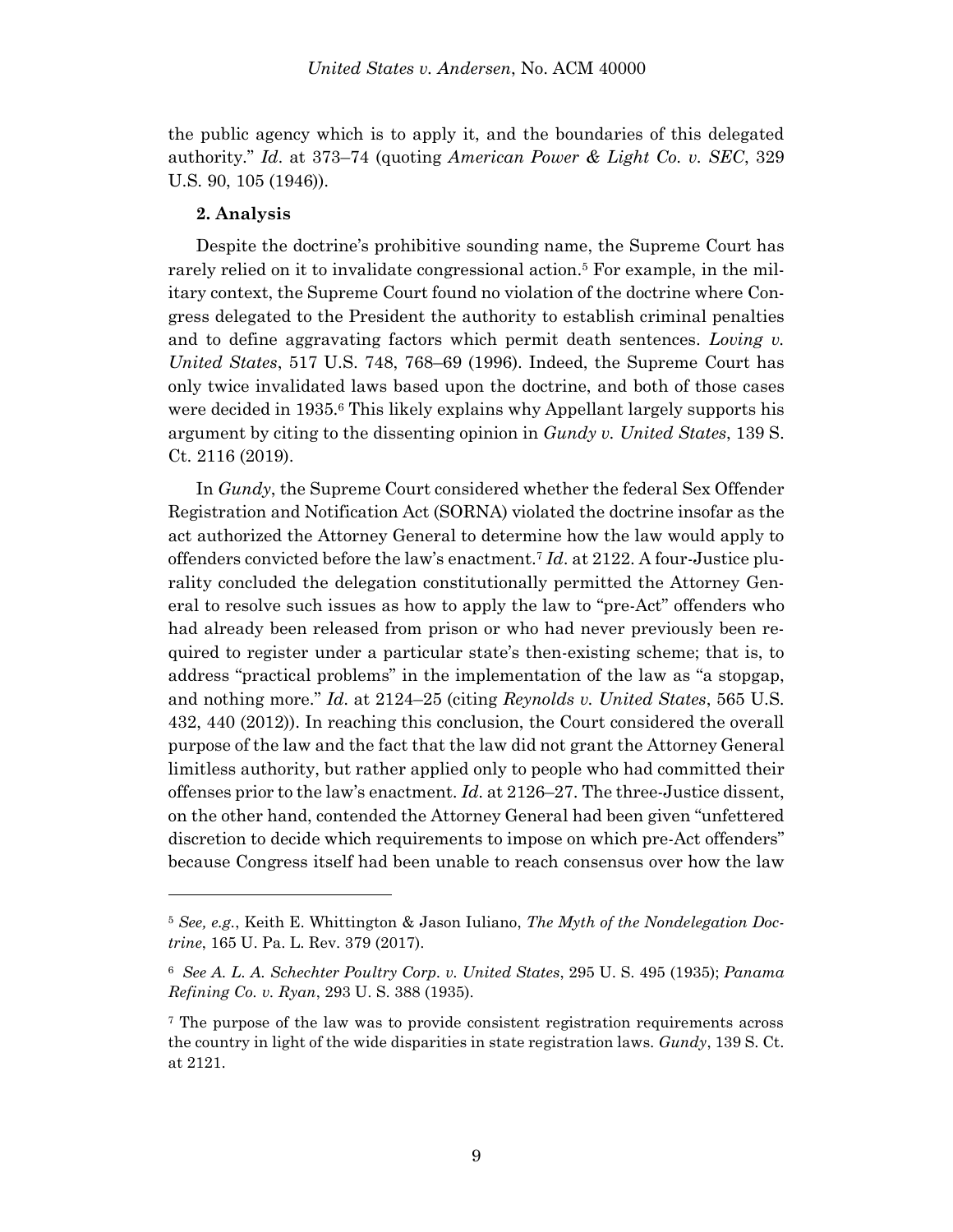should apply to such offenders. *Id*. at 2143 (Gorsuch, J., dissenting). Meanwhile, Justice Alito concurred with the majority, but expressed a willingness "to reconsider the approach we have taken for the past 84 years," but he did not wish to do so solely with respect to the issue at hand. *Id*. at 2130–31 (Alito, J., concurring). 8

We decline Appellant's invitation to find in his favor based upon a dissenting opinion. Instead, the Supreme Court's opinion in *Gundy* compels a conclusion adverse to Appellant's position. We reach this determination in no small part due to the similarity between the SORNA delegation and that found in the MJA. In both cases, the delegations pertained to the applicability of new legal provisions to people who found themselves subject to the laws on those laws' effective dates when some triggering event had already occurred.

In *Gundy*, the people at issue were those who had committed registerable sex offenses prior to the law being passed, and the Attorney General was given discretion to determine how to go about applying the new registration requirements to those offenders. In the instant case, some number of servicemembers—like Appellant—had committed offenses prior to the MJA's effective date, but faced court-martial proceedings after that effective date. Similar to the Attorney General in *Gundy*, the President was given discretion to determine how the new act's provisions would apply to that discrete population of servicemembers. In one sense, the delegation was broad in that it permitted the President to choose which of the MJA's extensive amendments to apply to these servicemembers. But that broad discretion is sharply tempered by the fact the only servicemembers in question are those who had committed offenses—or had some action taken under the UCMJ—prior to 1 January 2019 and whose offenses were referred to trial after that date. Thus, the President was generally only given the authority to determine which provisions of the MJA would continue to apply in such cases after the 1 January 2019 effective date passed.

The need to determine how to apply the MJA provisions to these "gap" cases is not difficult to grasp, as court-martial processing—not to mention criminal conduct—does not stop and start neatly at the end of calendar years. Building some degree of flexibility into the implementation of the law was a virtual ne-

<sup>8</sup> Justice Kavanaugh did not participate in the decision. Appellant notes that five months after *Gundy* was decided, Justice Kavanaugh commented favorably on Justice Gorsuch's *Gundy* dissent when he concurred in a denial of certiorari in an unrelated case, *Paul v. United States*, 140 S. Ct. 342 (2019). While that may be true, our task is to apply the law and not to try and predict if or how the Supreme Court might chart some new and different course in this arena.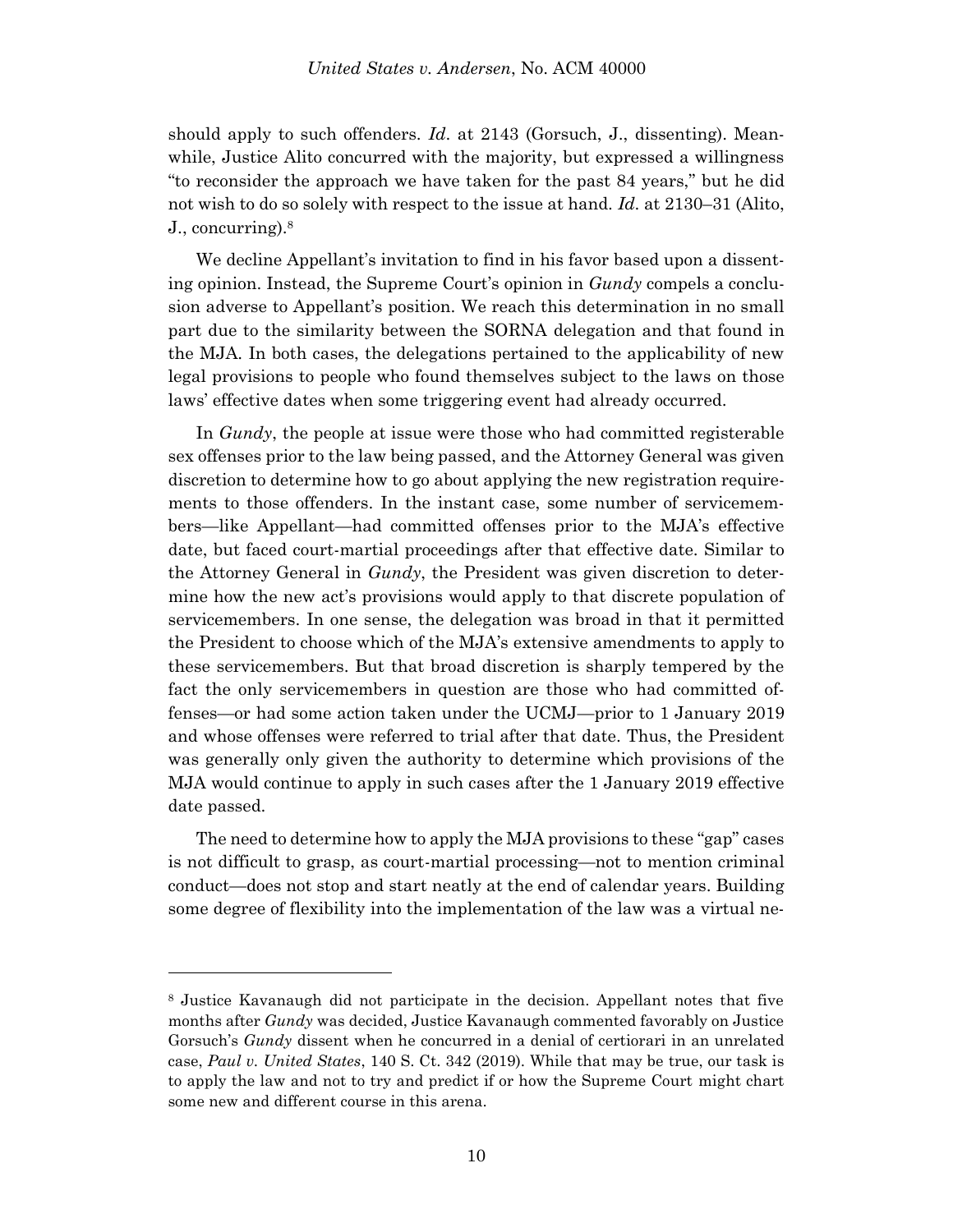cessity to mitigate the upheaval such a major revision of the UCMJ would entail. But the question is not whether that goal was justified or not—the question is whether Congress could constitutionally delegate the matter to the President. We answer that question in the affirmative.

As previously noted, Congress may permissibly obtain the assistance of the Executive Branch so long as Congress sets out an "intelligible principle" guiding that assistance. *J.W. Hampton, Jr., & Co.,* 276 U.S. at 409. The "intelligible principle" of Congress' delegation here was simply to determine how to apply the MJA amendments to the limited number of cases in which the convicted offenses spanned 1 January 2019. The delegation did no more. It is true that Congress did not provide the President with any guidance in the MJA itself on how to make this determination, but context is important: the President is the Commander in Chief of the armed forces, ultimately responsible for military discipline.<sup>9</sup> As the Supreme Court explained in *Loving*, "The delegated duty, then, is interlinked with duties already assigned to the President by express terms of the Constitution, and the same limitations on delegation do not apply where the entity exercising the delegated authority itself possesses independent authority over the subject matter.'" 517 U.S. at 772 (quoting *United States v. Mazurie*, 419 U.S. 544, 556–57 (1975)).

The changes enacted by the MJA pertain to the UCMJ and its implementing rules and regulations, all found in the *Manual for Courts-Martial*. As the preamble to the manual explains, "The purpose of military law is to promote justice, to assist in maintaining good order and discipline in the armed forces, to promote efficiency and effectiveness in the military establishment, and thereby to strengthen the national security of the United States." *Manual for Courts-Martial*, *United States*, Preamble, pt. I-1, ¶ 3 (2019 ed.). Moreover, the UCMJ itself is solely concerned with addressing criminal conduct committed by servicemembers, further limiting the overall scope of the issue at hand. Thus, the purpose of the MJA amendments, and by extension the President's implementation of them in his unique role as commander in chief, is to support the execution of the military justice system as a function of national security. In the end, the President was granted limited authority over a limited number of cases for the limited purpose of implementing Congress' amendments to the UCMJ, and we see no support for the argument Congress' delegation of this authority was unconstitutional.

<sup>9</sup> Justice Alito has remarked, "Courts-martial are older than the Republic and have always been understood to be Executive Branch entities that help the President, as Commander in Chief, to discipline the Armed Forces." *Ortiz v. United States*, 138 S. Ct. 2165, 2190 (2018) (Alito, J., dissenting).